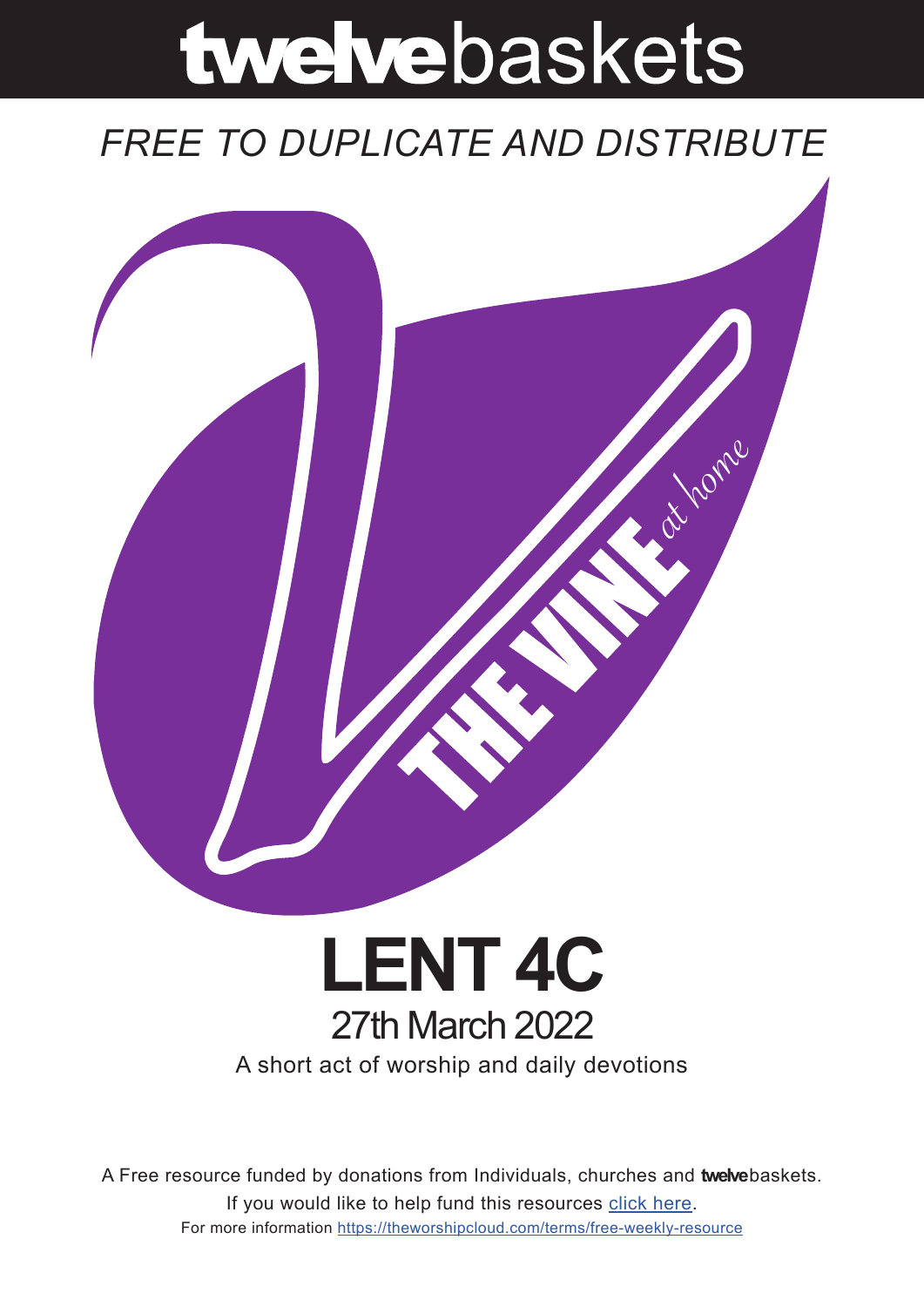# **Opening prayers**

Let me be still and meet with you, O Lord, Let me be here and open to your inspiration, O Spirit, Let me be present and be transformed by you, the incarnate Christ. Let me worship the God who is Trinity.

<span id="page-1-2"></span>Amen.[1](#page-1-0)

Lord,

Help me to sing like Mary.

Help me to be open to being your humble servant,

Willing to overcome my fears to follow you.

Help me to sing loudly of your love,

And to shout boldly about the work of your hands.

Help me to sing like Mary,

Who, although young and afraid, gives herself wholly into your keeping.

Gives herself fully and allows the spirit to work in her and through her.

Help me to have the courage of the teenage mother to persist when giving up feels easier.

'My soul glorifies the Lord and my spirit rejoices in God my Saviour.'

Give me a new song today.

Give me vision for what is ahead, God of Wisdom, Hear our prayer.

<span id="page-1-3"></span>Amen.*[2](#page-1-1)*

# **You may now wish to say The Lord's Prayer in a version most familiar or comfortable to you.**

**Hymn:**

158 STF – Lord you sometimes speak in wonders - [YouTube](https://www.youtube.com/watch?v=M59Khg3ob0s)

**Reading**: 2 Corinthians 5:16-21 – [Click for reading](https://www.biblegateway.com/passage/?search=2+Corinthians+5:16-21&version=NIV)

Luke 15:1-3, 11b-32 – [Click for reading](https://www.biblegateway.com/passage/?search=Luke%252015:1-3,Luke%252015:11-32&version=NIV)

# **Response to the reading**

What are some of the words you might use to describe, or address God? For example, how might you start a prayer?

<span id="page-1-0"></span> $1$  Call to Worship written by Tim Baker

<span id="page-1-1"></span>Opening prayers written by All We Can, as part of the *Let Wisdom Speak* Lent resource *[2](#page-1-3)*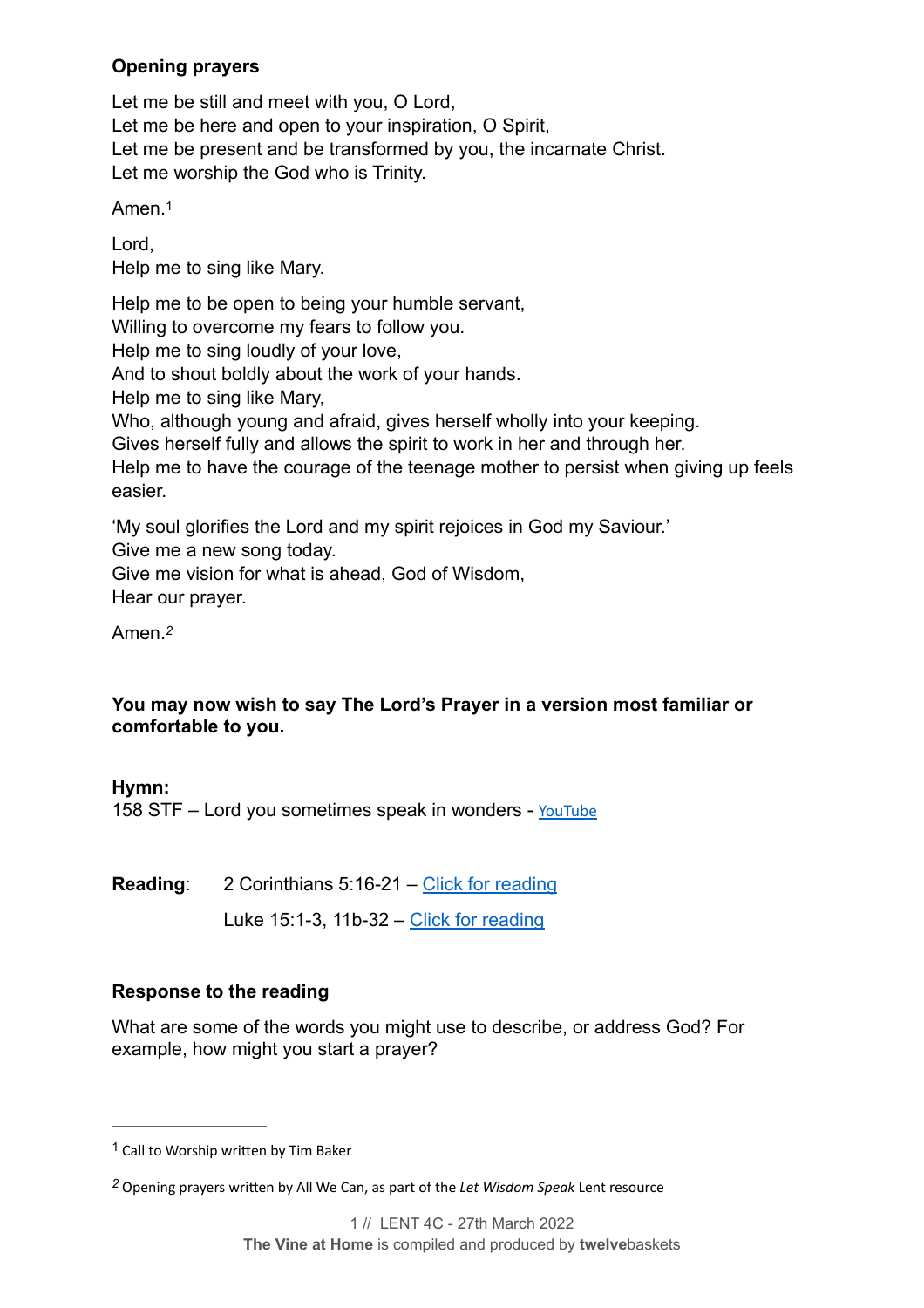One of the most common titles is 'Father God' or 'Heavenly Father', or a variation on the idea of God as 'Dad'. In this, of course, we have good company as Jesus himself referred to God as Father and therefore gave that title a special significance which helps to explain its ongoing popularity across Christian history.

I wonder do you ever, or with any regularity, refer to God as 'Mother'? Is that something you feel comfortable with? Is it something that challenges you or you resist?

There is a great deal of masculine language about God in the Bible and this has often been translated as the only way to understand the Creator over the years. However, feminist theology has raised the question of whether the masculine language about God belongs to a time when all generic language was masculine. Are we missing out on a fuller image of who God is by assuming God to be masculine and missing out on the feminine aspects of the divine?

On this Mothering Sunday, I wonder if it is helpful to think of God as mother… God is a divine being who loves us so much that this God would give everything to protect us, much like a mother might think of her infant. This same God nurtures and nurses us as we grow in our understanding of the divine and 'grow up' in our walk of faith and life. Perhaps it is helpful to think of a mother's embrace, a maternal instinct and an emotionally supportive God, as much as it is to think of a 'protector', 'head of household' or other roles traditionally played by men.

As our understanding of the interplay between the genders continues to grow, as we learn more about the social constructs of 'male' and 'female', so we also need to continue to assess and challenge the language we use for God. Is it helping us, or is it limiting our understanding of God?

One thing you might like to think about this week is: am I putting limitations on God? How can I prevent myself from limiting my own (and other people's) understanding of God? We all tend to think of God as sharing some of the characteristics we recognise as 'good' (which often means that we make God look like us). For example, if we are male, it is tempting to see God as male. If we are liberal in our politics, we expect God to be too. If we are white, the same applies.

How can we liberate God from these restrictive, human boundaries, and imagine a new kind of Kingdom that is not defined by gender-roles, skin-colour, power politics or class background? Perhaps on Mothering Sunday we can begin with addressing some of the male language we use to describe the divine.

Perhaps this same impulse is behind Paul's letter to the Corinthians – and the particular verses you have just read: 'from now on we regard no one from a worldly point of view'. The 'new creation' that comes about through Jesus Christ and his love for us transforms the way we look at the world, and moves us beyond the boundaries and restrictions we put in place. Part of the way we are taught to think, by the societies and cultures we live in, is that people are different to us – because of their gender, their race, their sexuality, their cultural background, their class, their life choices…and whilst we might try to love across those boundaries, we can't help but live within them and be constrained by them.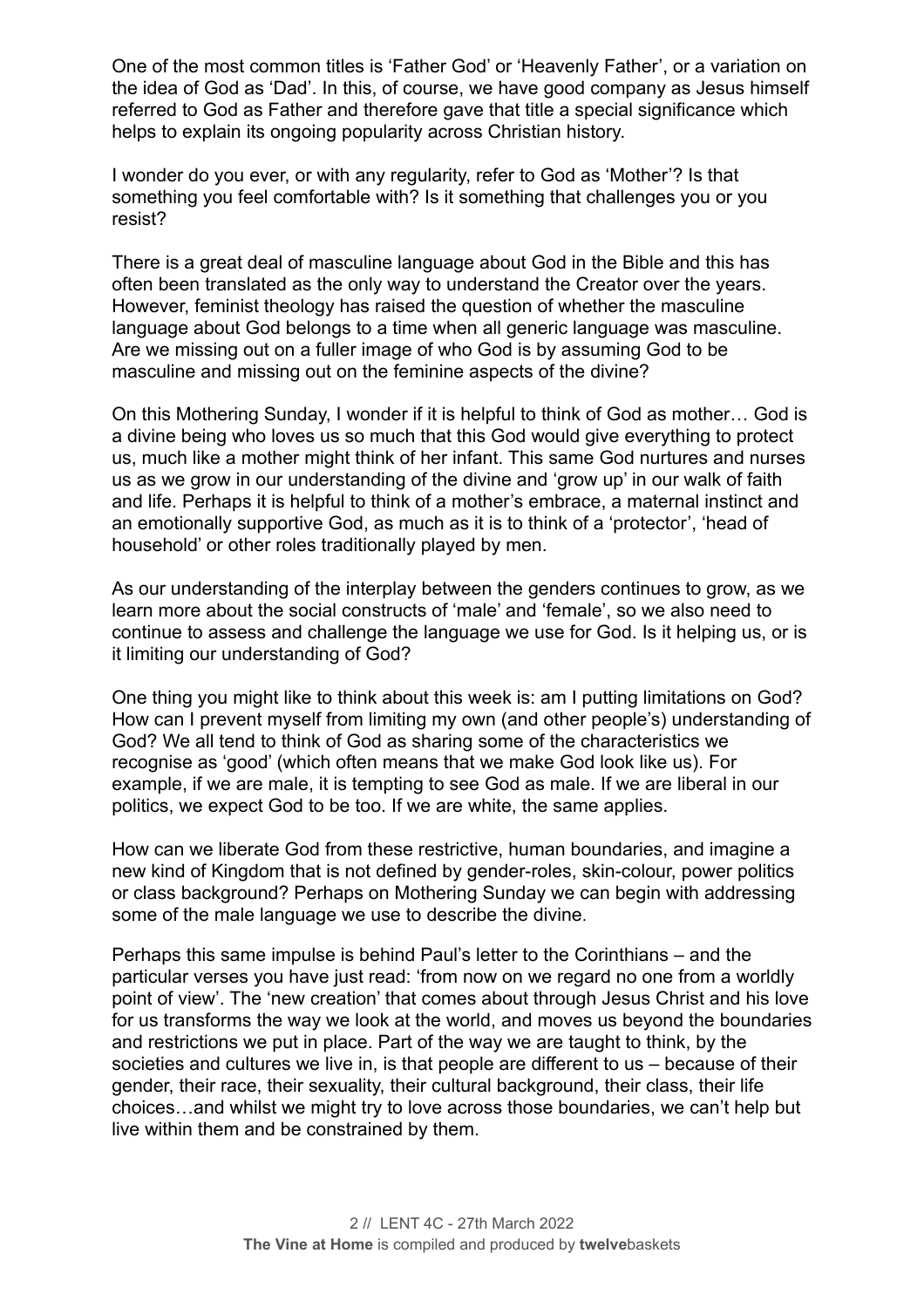Jesus changes all that – and the story of the lost sheep shows the kind of radical counter-cultural thinking that Jesus embodies. What right-minded person would abandon 99 sheep in favour of one who is lost? Only someone who was not constrained by the restrictions and borders that we put on love. Only someone whose purpose was to change the rules of engagement and break down those boundaries once and for all. As Paul puts it, 'the old has gone, the new is now here'.

So, when we talk about love, and showing love for all the world, this is what we mean. A revolutionary love, a new kind of a love, a love for the whole world, regardless of gender, regardless of boundaries and borders. Is that a world, a society, that you want to be a part of? Perhaps it starts with the words we use for God, the idea of God as mother, but it is about so much more than that, it is about living out the love of Christ Jesus in our day-to-day existence.

<span id="page-3-2"></span>As Paul says: 'we implore you on Christ's behalf: Be reconciled to God.'[3](#page-3-0)

# **Blessing**

<span id="page-3-3"></span>Now, may you go out and seek a better world, Now, may you go with the Spirit of God in your heart, And show God's love to the people whom you meet. In Jesus' name, Amen<sup>[4](#page-3-1)</sup>

# **Prayers and Prayer Pointers for the Week**

## **Monday 28th March**

- Gracious God, show me how to love without borders or restrictions, how to radically live out your calling on my life and your challenge to all of us to live in the way of love.
- Show me how to be the kind of shepherd who would always go in search of the one most in need, how to reach out to the lost sheep in my life and community.
- Show me how to love as you love, O Christ.

## **Tuesday 29th March**

- In this Sunday's passage from Paul's letter to the Corinthians, we read that simple line: 'be reconciled to God'. I wonder if you ever feel like your relationship with God needs reconciling?
- If that is where you are at today, why not pray this simple prayer. Perhaps you could find a way to say this prayer several times today, and across this week, and beyond if it is helpful?
- God of all grace, I know that I am loved and accepted. Show me how to be a reservoir of your love, overflowing for others. Amen.

<span id="page-3-0"></span><sup>&</sup>lt;sup>[3](#page-3-2)</sup> Reflection written by Tim Baker

<span id="page-3-1"></span><sup>&</sup>lt;sup>[4](#page-3-3)</sup> Additional prayers by Tim Baker